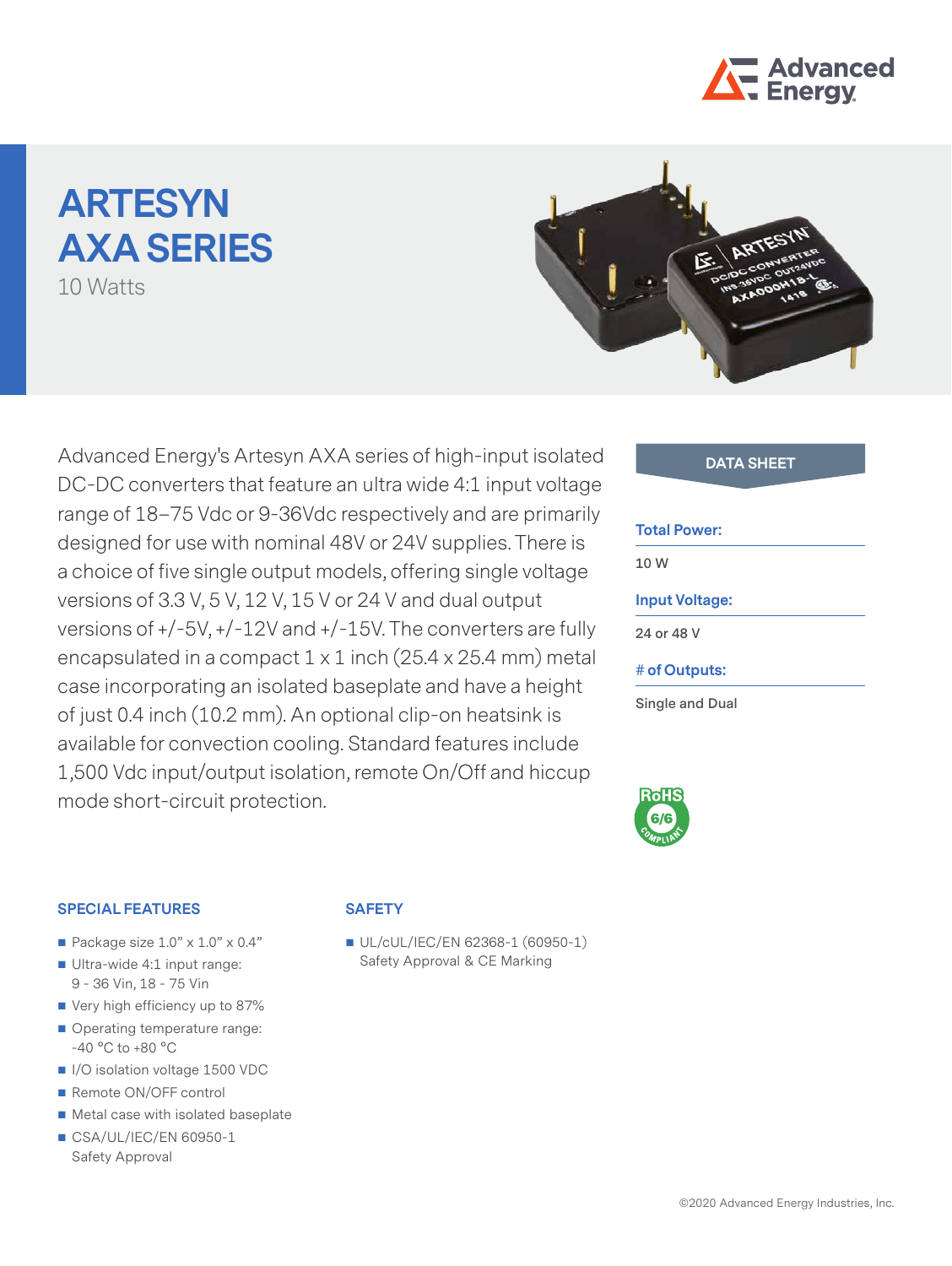# **ELECTRICAL SPECIFICATIONS**

| Input                    |                            |  |  |  |
|--------------------------|----------------------------|--|--|--|
| Input range              | 9 - 36 Vdc, 18 - 75 Vdc    |  |  |  |
| Efficiency               | 87% @ 12 Vo                |  |  |  |
| Output                   |                            |  |  |  |
| Voltage tolerance        | ±2.0%                      |  |  |  |
| Line regulation          | ±0.3%                      |  |  |  |
| Load regulation          | ±0.5%                      |  |  |  |
| Noise/ripple             | 100 mV                     |  |  |  |
| Overload protection      | 150% typ of lo max, hiccup |  |  |  |
| Short circuit protection | Hiccup mode                |  |  |  |
| Switching frequency      | 450 kHz                    |  |  |  |
| <b>Isolation</b>         |                            |  |  |  |
| I/O isolation            | I/O: 1500 Vdc              |  |  |  |
| Insulation resistance    | 1000 Mohm                  |  |  |  |
| Insulation capacitance   | 1500 pF                    |  |  |  |

# **ENVIRONMENTAL SPECIFICATIONS**

| Operating ambient temperature range | -40 °C to +80 °C          |
|-------------------------------------|---------------------------|
| Storage temperature                 | l -50 °C to +125 °C       |
| Humidity                            | 15% to 95% non-condensing |
| <b>MTBF</b>                         | 350 Khrs calculated       |

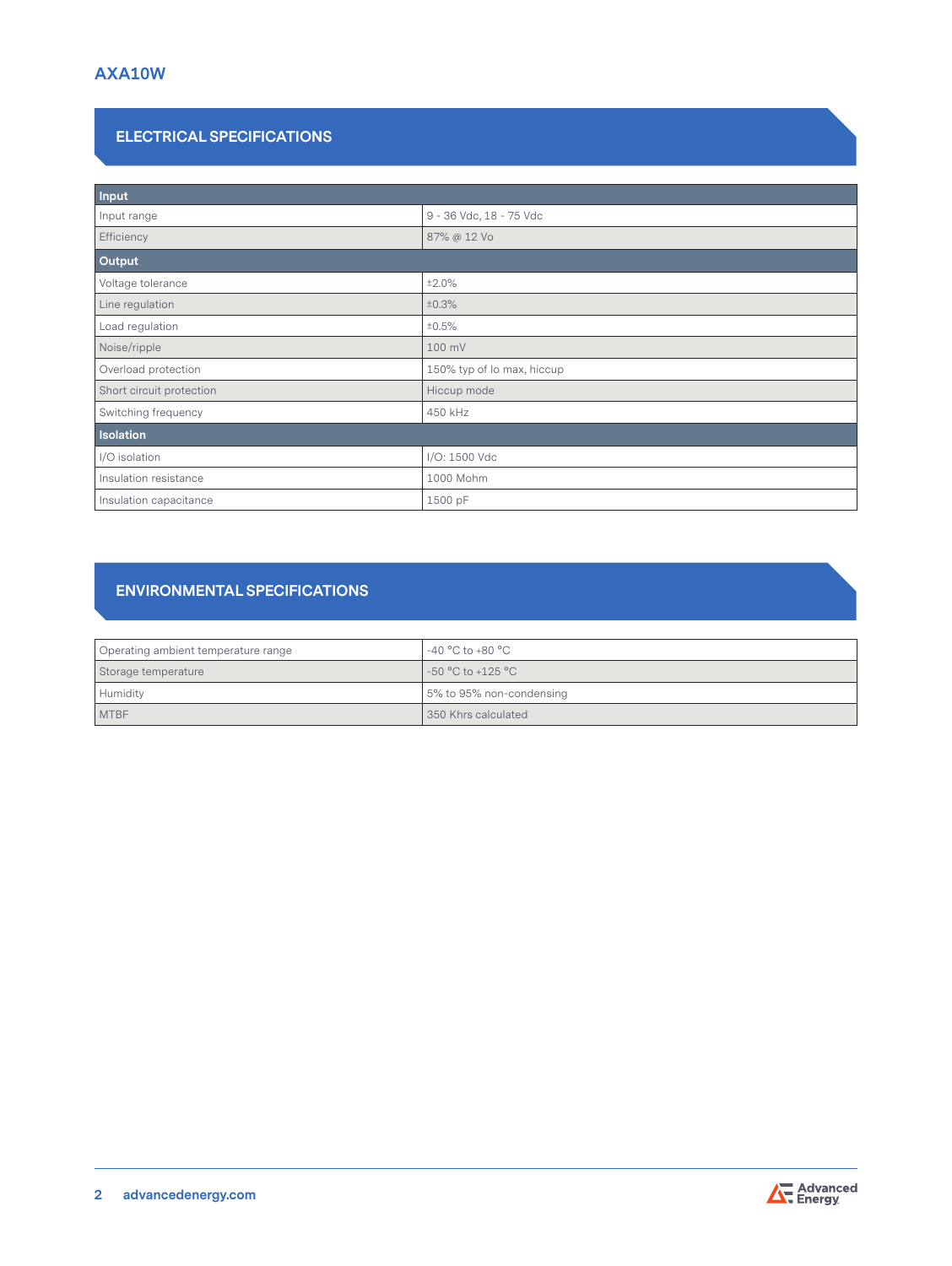# **ORDERING INFORMATION**

| <b>Part Number</b> | <b>Input Voltage</b> | <b>Output Voltage</b> | <b>Output Current</b> | <b>Efficiency</b> | <b>Max Output</b><br>Cap | Power |
|--------------------|----------------------|-----------------------|-----------------------|-------------------|--------------------------|-------|
| AXA02F18-L         | $9 - 36$ Vdc         | 3.3 V                 | 2.2A                  | 86%               | 560 µF                   | 7.2 W |
| AXA02A18-L         | $9 - 36$ Vdc         | 5 V                   | 2A                    | 84%               | 560 µF                   | 10 W  |
| AXA00B18-L         | $9 - 36$ Vdc         | 12 V                  | 0.83A                 | 86%               | 150 µF                   | 10 W  |
| AXA00C18-L         | $9 - 36$ Vdc         | 15 V                  | 0.66A                 | 87%               | $150 \mu F$              | 10 W  |
| AXA000H18-L        | 9 - 36 Vdc           | 24 V                  | 0.41A                 | 86%               | 68 µF                    | 10 W  |
| AXA00AA18-L        | $9 - 36$ Vdc         | ±5V                   | ±1A                   | 84%               | 220 µF                   | 10 W  |
| AXA000BB18-L       | $9 - 36$ Vdc         | ±12V                  | $±0.41$ A             | 86%               | $100 \mu F$              | 10 W  |
| AXA000CC18-L       | $9 - 36$ Vdc         | ±15V                  | ±0.33 A               | 87%               | $100 \mu F$              | 10 W  |
| AXA02F36-L         | 18 - 75 Vdc          | 3.3 V                 | 2.2A                  | 85%               | 560 µF                   | 7.2 W |
| AXA02A36-L         | 18 - 75 Vdc          | 5 V                   | 2A                    | 84%               | 560 µF                   | 10 W  |
| AXA00B36-L         | 18 - 75 Vdc          | 12 V                  | 0.83 A                | 86%               | 150 µF                   | 10 W  |
| AXA00C36-L         | 18 - 75 Vdc          | 15 V                  | 0.66A                 | 87%               | 150 µF                   | 10 W  |
| AXA000H36-L        | 18 - 75 Vdc          | 24 V                  | 0.41A                 | 86%               | 68 µF                    | 10 W  |
| AXA00AA36-L        | 18 - 75 Vdc          | ±5V                   | ±1A                   | 84%               | 220 µF                   | 10 W  |
| AXA000BB36-L       | 18 - 75 Vdc          | ±12V                  | $±0.41$ A             | 86%               | $100 \mu F$              | 10 W  |
| AXA000CC36-L       | 18 - 75 Vdc          | ±15V                  | ±0.33 A               | 87%               | $100 \mu F$              | 10 W  |

# **MECHANICAL DIMENSIONS**



• All dimensions in mm (inches) • Tolerance: X.X±0.25 (<X.XX>±0.01) [X.XX±](X.XX)0.13 ( <X.XXX>±0.005) • Pin diameter Ø 1.0 ±0.05 (0.04±0.002)

### Heatsink (Option –HS)



| <b>Pin Connections</b> |               |               |  |  |  |
|------------------------|---------------|---------------|--|--|--|
| Pin                    | Single Output | Dual Output   |  |  |  |
|                        | $+V$ in       | $+V$ in       |  |  |  |
| $\overline{2}$         | $-Vin$        | $-Vin$        |  |  |  |
| 3                      | +Vout         | $+$ Vout      |  |  |  |
| 4                      | No pin        | Common        |  |  |  |
| 5                      | $-V$ out      | $-V$ out      |  |  |  |
| 6                      | Remote On/Off | Remote On/Off |  |  |  |